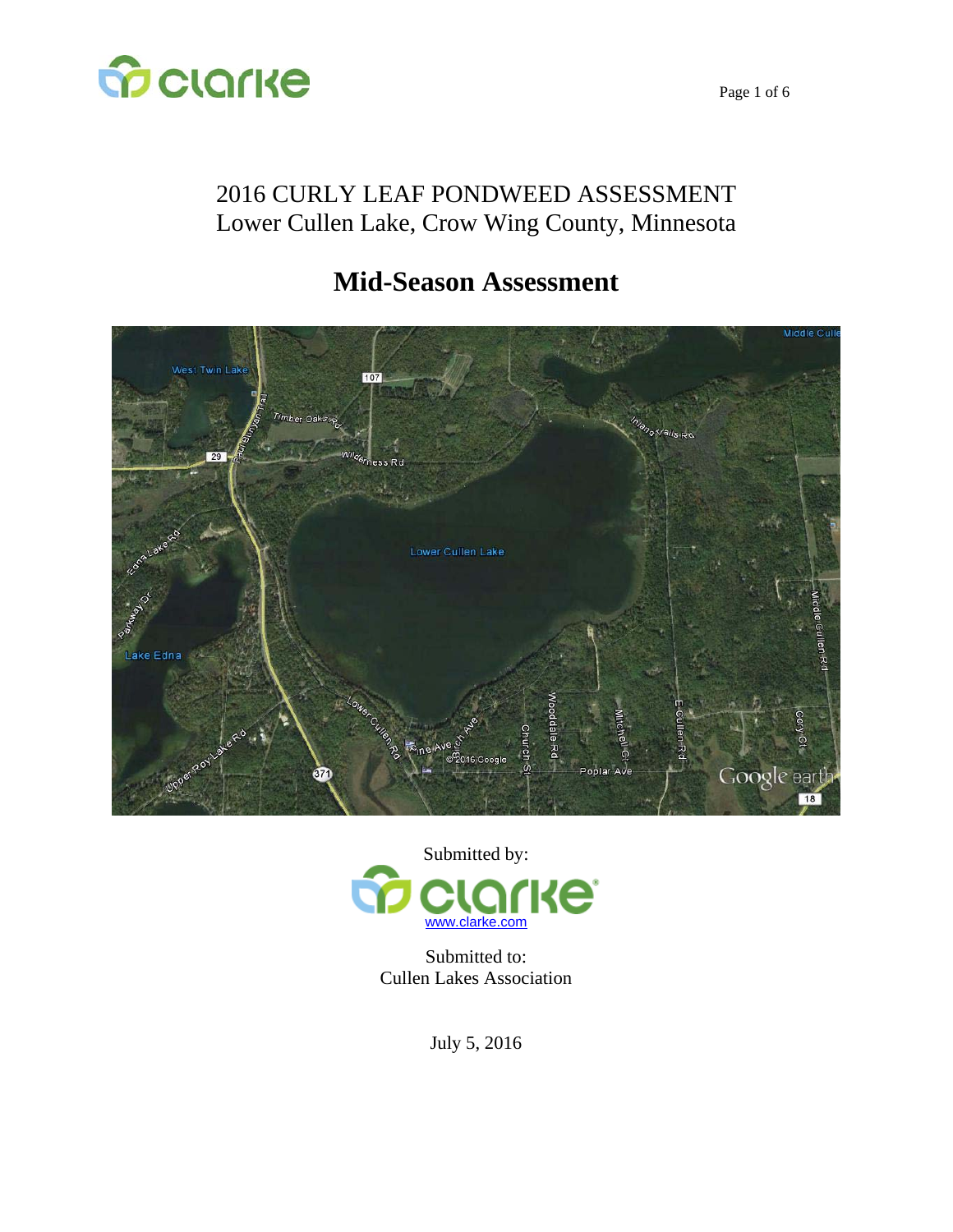

#### **Survey Information:**

Clarke performed a Curly Leaf Pondweed Survey on Lower Cullen Lake on June  $8<sup>th</sup>$ . The purpose of this survey was to assess the treatment areas and the rest of the lake to see densities of Curly Leaf Pondweed when it was at the peak of its life cycle. This also will show areas to focus our surveying on for 2017 and use as potential treatment areas for 2017.

During the survey Clarke found 96 points with Curly Leaf Pondweed. These points vary from finding one plant to more than ten plants. Below is a map with the 2016 treatment areas in white and the CLP points found in red. As you can see much of the CLP found in the survey was just outside the 2016 treatment areas. The Curly Leaf Pondweed found inside 2016 treatment areas were very immature plants. Most likely these were plants that did not start growing until after the 2016 treatment. There were some new areas with high densities of Curly Leaf Pondweed that were found during the survey. The two areas that were concerning are marked with the arrows. These areas we saw pretty high densities of CLP and should be assessed again in the spring to see if they should be considered for treatment in 2017.

#### June 8<sup>th</sup> Survey

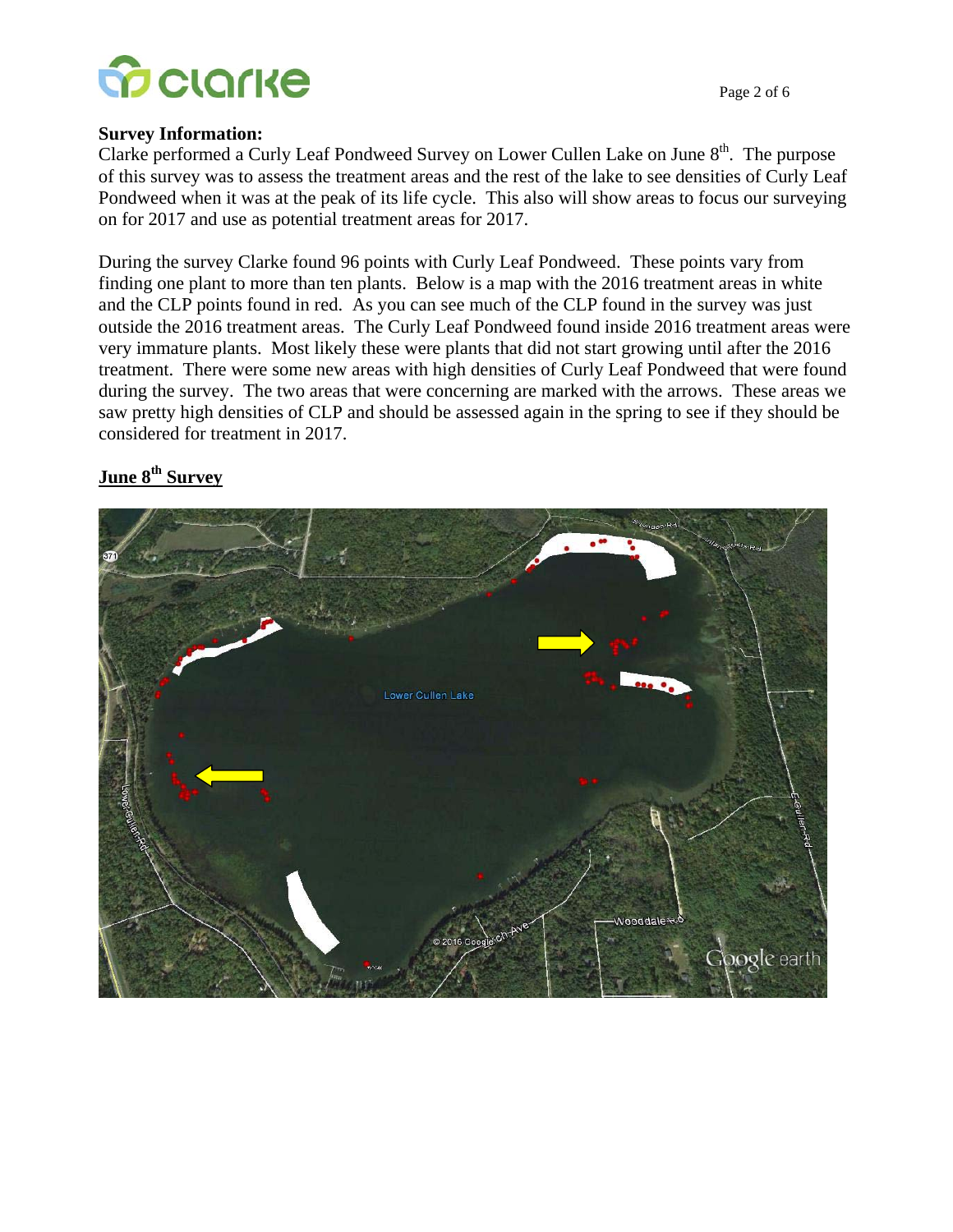

## **June 8th Survey w/ contours**



### **June 8<sup>th</sup> Survey Pictures**

#### **CLP north of treatment area out from access**

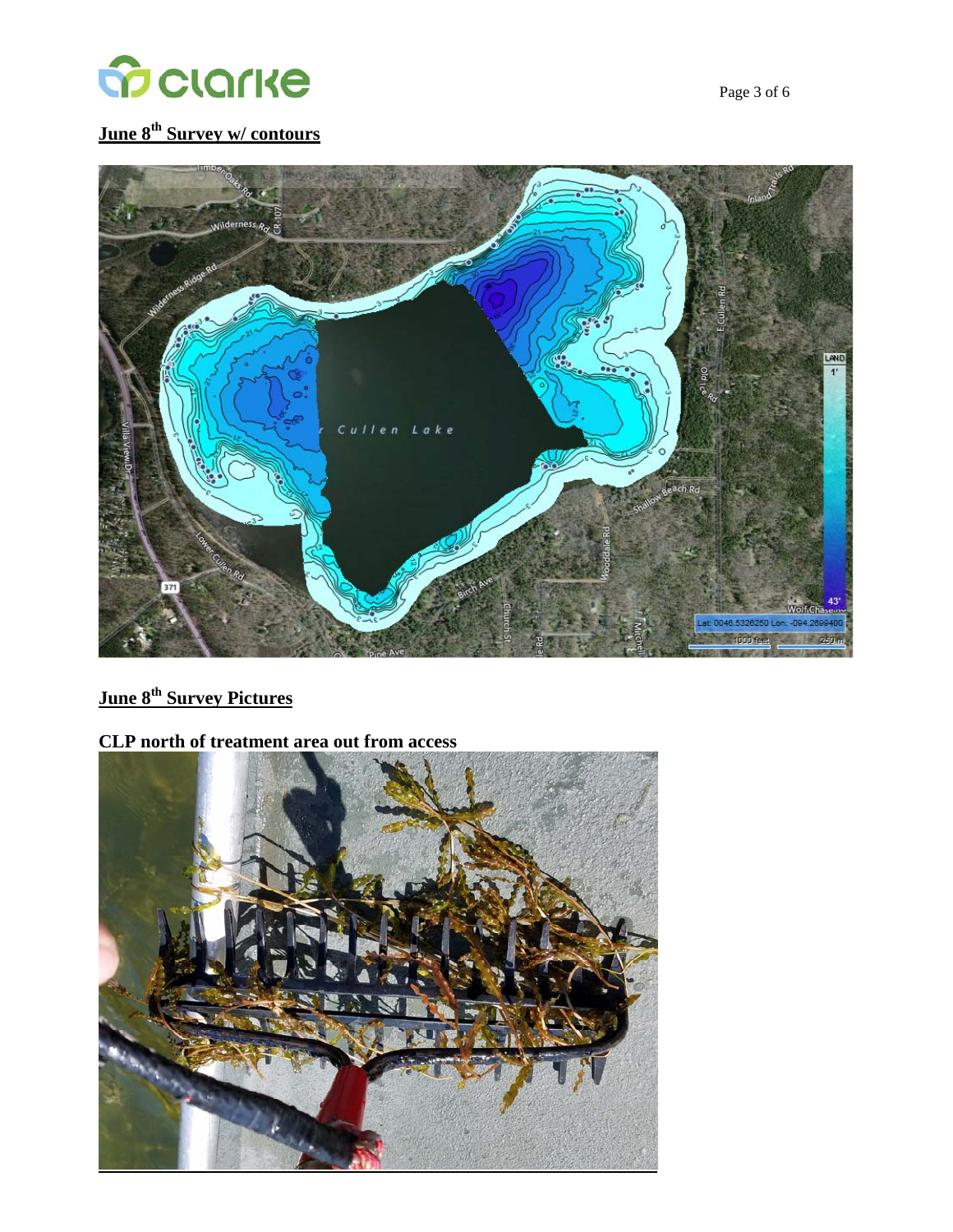

### **Immature CLP**



**Inside Treatment Area near channel to Middle Cullen** 

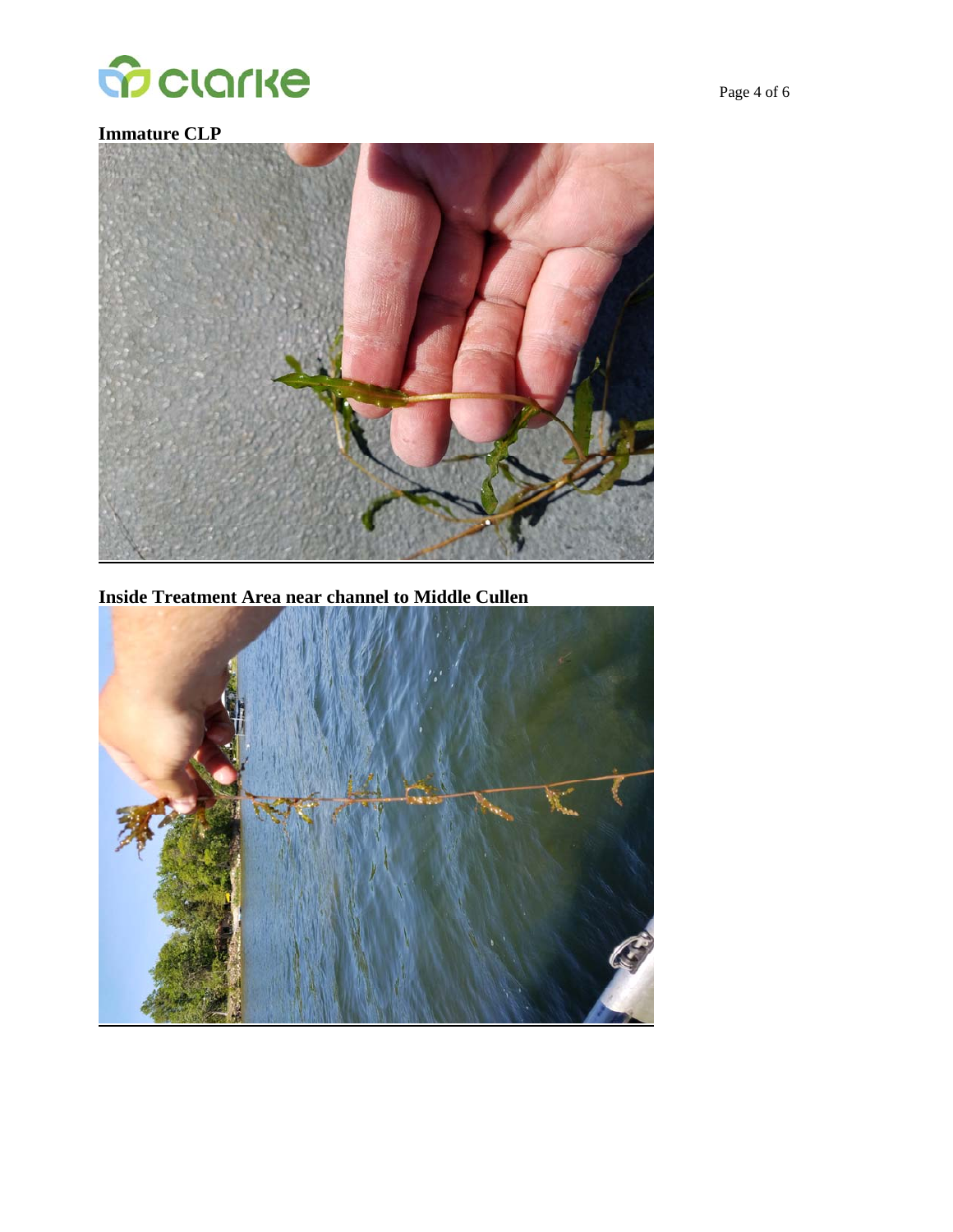

**CLP found on west end of the lake** 



**CLP found on west end of the lake**